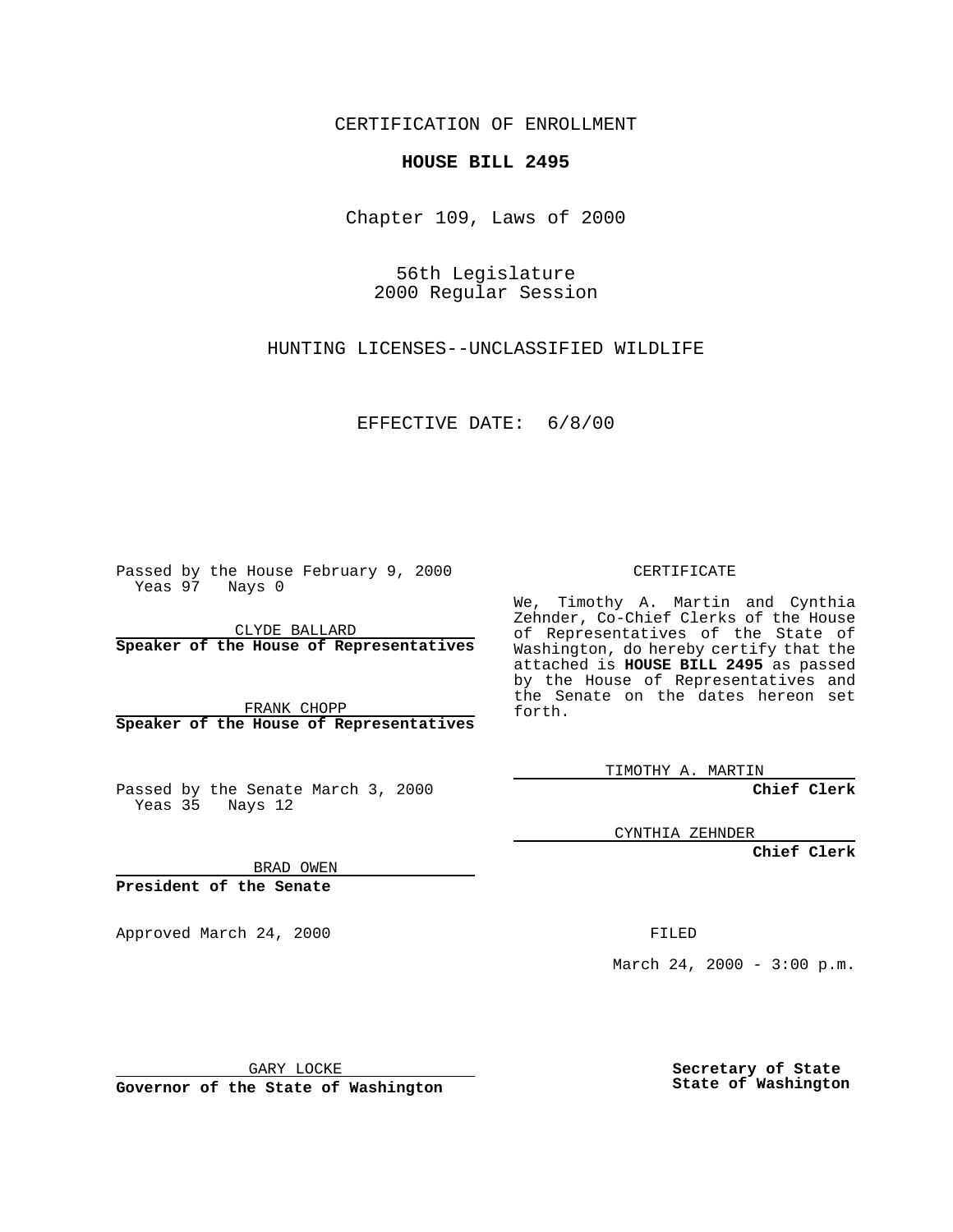## **HOUSE BILL 2495** \_\_\_\_\_\_\_\_\_\_\_\_\_\_\_\_\_\_\_\_\_\_\_\_\_\_\_\_\_\_\_\_\_\_\_\_\_\_\_\_\_\_\_\_\_\_\_

\_\_\_\_\_\_\_\_\_\_\_\_\_\_\_\_\_\_\_\_\_\_\_\_\_\_\_\_\_\_\_\_\_\_\_\_\_\_\_\_\_\_\_\_\_\_\_

Passed Legislature - 2000 Regular Session

## **State of Washington 56th Legislature 2000 Regular Session**

**By** Representatives Pennington and Benson; by request of Department of Fish and Wildlife

Read first time 01/14/2000. Referred to Committee on Natural Resources.

 AN ACT Relating to hunting licenses; and amending RCW 77.32.450 and 77.32.460.

BE IT ENACTED BY THE LEGISLATURE OF THE STATE OF WASHINGTON:

 **Sec. 1.** RCW 77.32.450 and 1998 c 191 s 14 are each amended to read as follows:

 (1) A big game hunting license is required to hunt for big game. 7 A big game license allows the holder to hunt for forest grouse<sub>+</sub> unclassified wildlife, and the individual species identified within a specific big game combination license package. Each big game license includes one transport tag for each species purchased in that package. A hunter may not purchase more than one license for each big game species except as authorized by rule of the commission. The fees for annual big game combination packages are as follows:

 (a) Big game number 1: Deer, elk, bear, and cougar. The fee for this license is sixty-six dollars for residents, six hundred sixty dollars for nonresidents, and thirty-three dollars for youth.

 (b) Big game number 2: Deer and elk. The fee for this license is fifty-six dollars for residents, five hundred sixty dollars for nonresidents, and twenty-eight dollars for youth.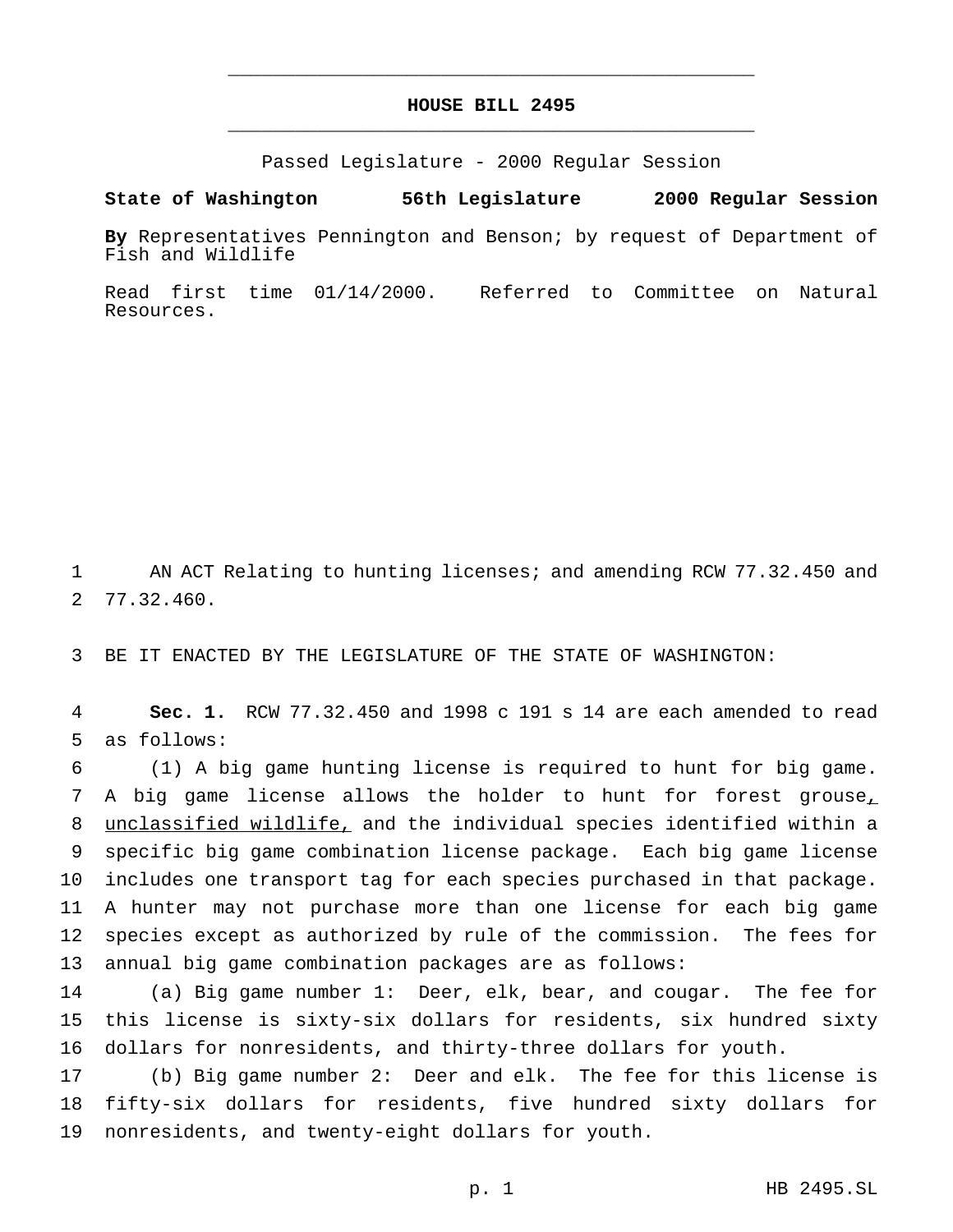(c) Big game number 3: Deer or elk, bear, and cougar. At the time of purchase, the holder must identify either deer or elk. The fee for this license is forty-six dollars for residents, four hundred sixty dollars for nonresidents, and twenty-three dollars for youth.

 (d) Big game number 4: Deer or elk. At the time of purchase, the holder must identify either deer or elk. The fee for this license is thirty-six dollars for residents, three hundred sixty dollars for nonresidents, and eighteen dollars for youth.

 (e) Big game number 5: Bear and cougar. The fee for this license is twenty dollars for residents, two hundred dollars for nonresidents, and ten dollars for youth.

 (2) In the event that the commission authorizes a two animal big game limit, the fees for the second animal are as follows:

 (a) Elk: The fee is twenty dollars for residents, two hundred dollars for nonresidents, and ten dollars for youth.

 (b) Deer: The fee is twenty dollars for residents, two hundred dollars for nonresidents, and ten dollars for youth.

 (c) Bear: The fee is ten dollars for residents, one hundred dollars for nonresidents, and five dollars for youth.

 (d) Cougar: The fee is ten dollars for residents, one hundred dollars for nonresidents, and five dollars for youth.

 (3) In the event that the commission authorizes a special permit hunt for goat, sheep, or moose, the permit fees are as follows:

 (a) Mountain goat: The fee is one hundred dollars for residents, one thousand dollars for nonresidents, and fifty dollars for youth.

 (b) Sheep: The fee is one hundred dollars for residents, one thousand dollars for nonresidents, and fifty dollars for youth.

 (c) Moose: The fee is one hundred dollars for residents, one thousand dollars for nonresidents, and fifty dollars for youth.

 Authorization to hunt the species set out under subsection (3)(a) through (c) of this section is by special permit identified under RCW 77.32.370.

 (4) The commission may adopt rules to reduce the price of a license or eliminate the transportation tag requirements concerning bear or cougar when necessary to meet harvest objectives.

 **Sec. 2.** RCW 77.32.460 and 1998 c 191 s 15 are each amended to read as follows:

HB 2495.SL p. 2